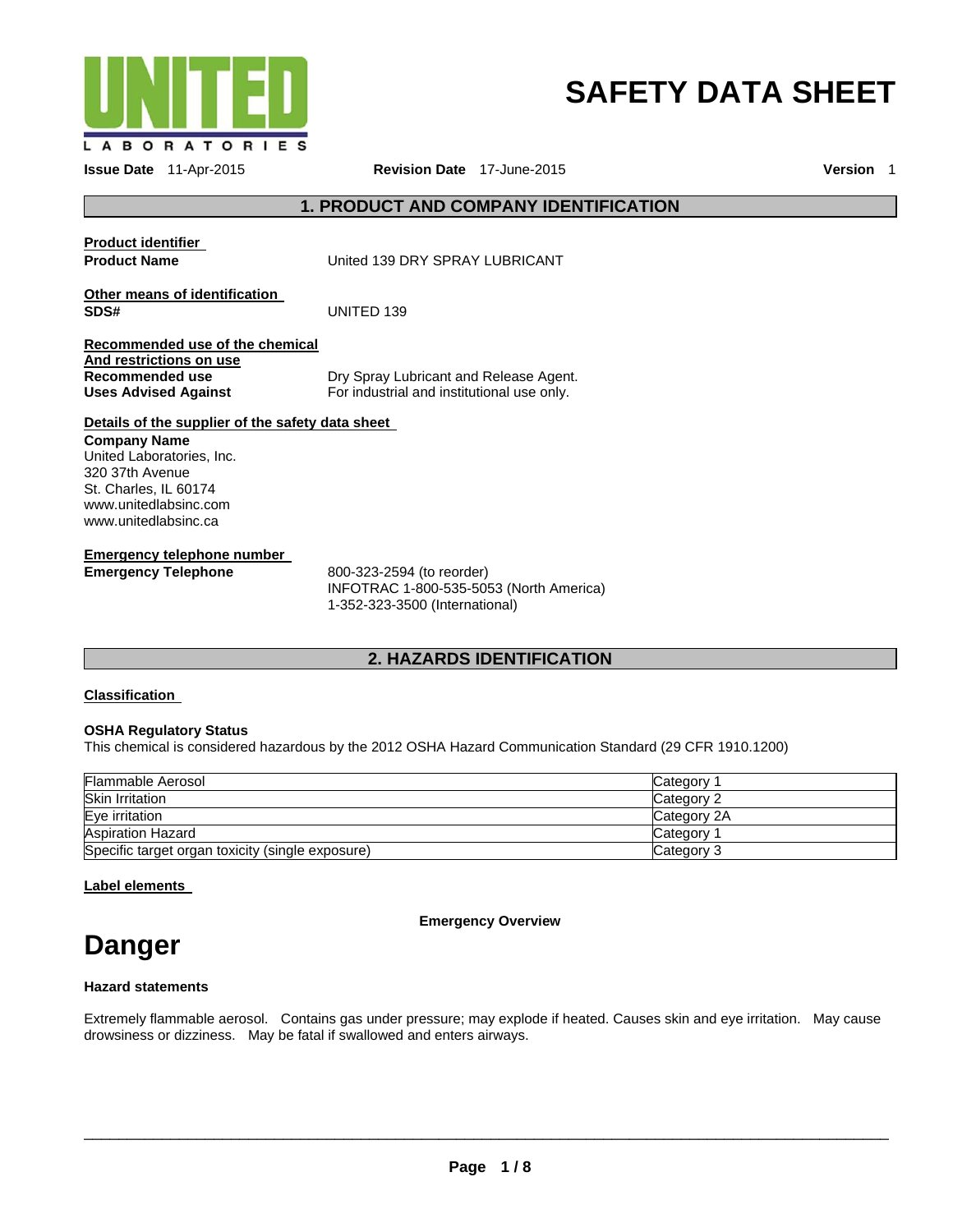

**Appearance** White Liquid **Physical state** Aerosol **Odor** Solvent

#### **Prevention**

Keep away from heat/sparks/open flames/hot surfaces. No smoking. Do not spray on an open flame or other ignition source. Pressurized container: Do not pierce or burn, even after use. Avoid breathing mist or vapor. Wash thoroughly after handling. Use only outdoors or in a well-ventilated area. Do not breathe in fumes, vapors, and spray. Wear eye/face protection.

 $\Box$ 

#### **Response**

If inhaled: Remove individual to fresh air and keep comfortable for breathing. If in eyes: Rinse cautiously with water for several minutes. Remove contact lenses, if present and able to do so. Continue rinsing. Call poison center or physician if you feel unwell. If eye irritation persists: Get medical advice/attention. Do not handle until all safety precautions have been read and understood. If exposed or concerned: Get medical advice or attention. If swallowed: Immediately call poison center or physician. Do not induce vomiting.

#### **Storage**

Store locked up. Protect from sunlight. Do not expose to temperatures exceeding 50°C/122°F. Keep container tightly closed. Store in a well-ventilated place.

#### **Disposal**

Dispose of contents/container in accordance with local/regional/national/international regulations.

#### **Hazard(s) not otherwise classified (HNOC)**

Not classified.

# **3. COMPOSITION/INFORMATION ON INGREDIENTS**

| <b>Chemical Name</b>      | CAS No.    | Weight-%  | <b>Trade Secret</b> |
|---------------------------|------------|-----------|---------------------|
| Heptane                   | 142-82-5   | $10 - 30$ |                     |
| <b>Isopropyl Alcohol</b>  | 67-63-0    | $6 - 14$  |                     |
| Propane/n-Butane          | 68476-86-8 | $30 - 60$ |                     |
| Isoparaffinic Hydrocarbon | 64741-66-8 | $15 - 40$ |                     |

\*The exact percentage (concentration) of composition has been withheld as a trade secret.

# **4. FIRST AID MEASURES**

#### **First aid measures**

| <b>Skin Contact</b> | If on skin: Wash with plenty of water. If skin irritation occurs; get medical attention.                                                                                                                                                        |
|---------------------|-------------------------------------------------------------------------------------------------------------------------------------------------------------------------------------------------------------------------------------------------|
| Eye contact         | If in eyes: Rinse cautiously with water several minutes. Remove contact lenses, if present<br>and easy to do. Continue rinsing. If eye irritation persists: Get medical advice or attention.                                                    |
| <b>Inhalation</b>   | If inhaled: Remove individual to fresh air and keep comfortable for breathing. If breathing is<br>difficult, administer oxygen. If not breathing administer artificial respiration. Call poison<br>control or physician if irritation persists. |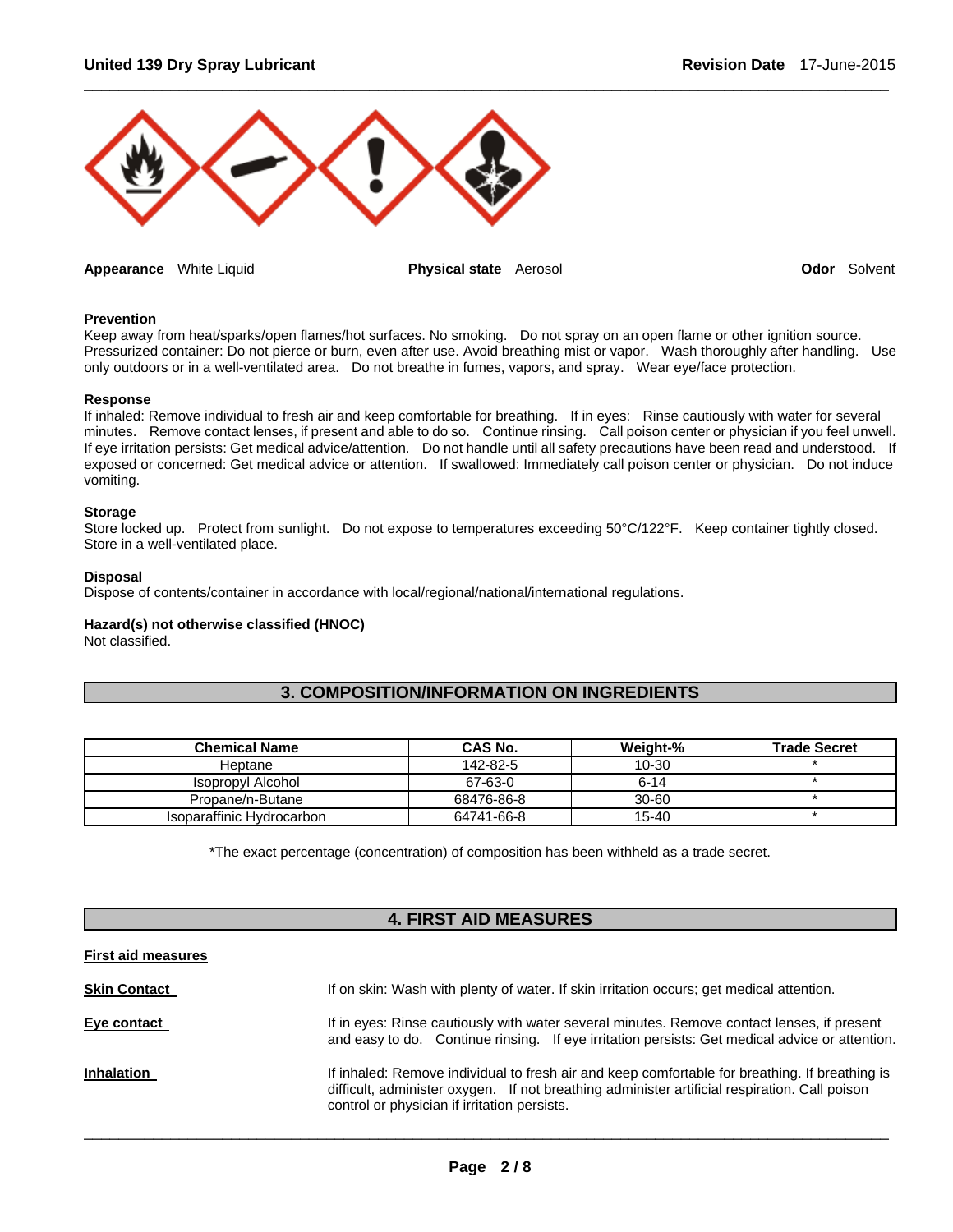**Ingestion If** swallowed: Rinse mouth. Do not induce vomiting. Get medical attention or advice.

# **Most important symptoms and effects, both acute and delayed**

May cause eye irritation. Symptoms may include tearing, redness and blurred vision. If inhaled is may cause irritation, anesthetic, Central Nervous System depression. If ingested, it may cause abdominal irritation, nausea, vomiting, aspiration risk, and diarrhea. If on skin, it may cause defatting or dermatitis. Repeated or prolonged exposure may be toxic to kidneys, liver, skin and central nervous system (CNS).

#### **Indication of any immediate medical attention and special treatment needed**

If ingested, material may be aspirated into the lungs and may cause chemical pneumonitis. Provide general supportive measures and treat symptomatically.

# **5. FIRE-FIGHTING MEASURES**

 $\Box$ 

#### **Suitable extinguishing media**

Foam. Carbon Dioxide and Dry Chemical.

**Unsuitable extinguishing media** Water spray/stream.

### **Specific hazards arising from the chemical**

Keep away from heat/sparks/open flames/hot surfaces. No smoking. Do not spray on an open flame or other ignition source. May develop a flammable atmosphere in confined areas.

#### **Protective equipment and precautions for firefighters**

Firefighters must wear an approved NIOSH self-contained breathing apparatus with a full face piece operated in a positive pressure demand mode with full body protective clothing when fighting fires. Use water spray only to cool exposed containers. Shut off all sources of ignition.

#### **Specific Methods**

Use standard firefighting procedures and consider the hazards of other involved materials.

#### **Hazardous Combustion Products**

Oxides of carbon.

# **6. ACCIDENTAL RELEASE MEASURES**

#### **Personal precautions, protective equipment and emergency procedures**

**Personal precautions Keep unnecessary personnel away.** Wear appropriate protective equipment. Eliminate all ignition sources (no smoking, flares, sparks, or flames in immediate area). For personal protection see Section 8 of the SDS. **Environmental precautions Environmental precautions** Use outdoors or in a well-ventilated area. **Methods and material for containment and cleaning up Methods for containment** Prevent further leakage or spillage if safe to do so. Eliminate all ignition sources and ventilate area.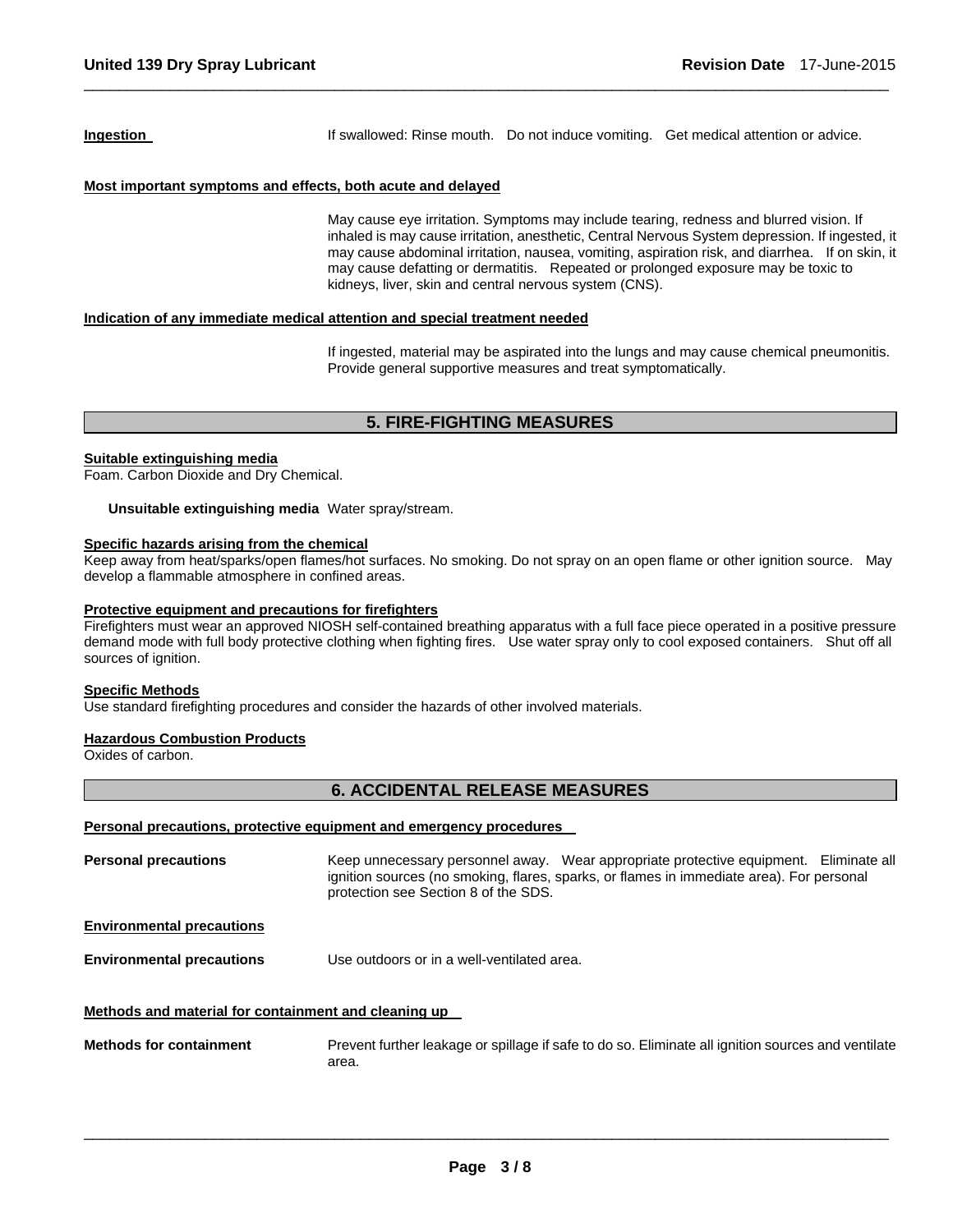| Methods for cleaning up                                      | Absorb spill with non-combustible material, such as, vermiculite, sand or earth. Place waste<br>in proper containers for waste disposal.                                                   |  |
|--------------------------------------------------------------|--------------------------------------------------------------------------------------------------------------------------------------------------------------------------------------------|--|
| <b>RCRA Status</b>                                           | Waste likely considered hazardous, D001, under RCRA, however product should be fully<br>characterized prior to disposal (40 CFR 261).                                                      |  |
|                                                              | <b>7. HANDLING AND STORAGE</b>                                                                                                                                                             |  |
| <b>Precautions for safe handling</b>                         |                                                                                                                                                                                            |  |
| Advice on safe handling                                      | Pressurized container: Do not pierce or burn, even after use. Protect from sunlight. Use only<br>in ventilated areas. Wash hands thoroughly after handling. Keep out of reach of children. |  |
| Conditions for safe storage, including any incompatibilities |                                                                                                                                                                                            |  |
| <b>Storage Conditions</b>                                    | Store locked up. Pressurized container. Do not puncture, incinerate or crush.<br>Do not expose<br>to direct sunlight, exceeding 50°C/122°F. Store in well-ventilated area.                 |  |
| Incompatible materials                                       | Oxidizers, heat, sparks, open flame, and energized equipment.                                                                                                                              |  |
| 8. EXPOSURE CONTROLS/PERSONAL PROTECTION                     |                                                                                                                                                                                            |  |

 $\Box$ 

| <b>Exposure Guidelines</b>                      | No Exposure limits noted for ingredient(s). |                 |
|-------------------------------------------------|---------------------------------------------|-----------------|
| <b>Chemical Name</b>                            | <b>ACGIH TLV</b>                            | <b>OSHA PEL</b> |
| Heptane<br>(142-82-5)                           | 400 ppm                                     | 400 ppm         |
| <b>Isopropyl Alcohol</b><br>$(67-63-0)$         | $200$ ppm                                   | $400$ ppm       |
| Propane/n-Butane<br>$(68476 - 86 - 8)$          | $1000$ ppm                                  | $1000$ ppm      |
| Isoparaffinic Hydrocarbon<br>$(64741 - 66 - 8)$ | $400$ ppm                                   | $400$ ppm       |

*NIOSH IDLH Immediately Dangerous to Life or Health* 

# **Appropriate engineering controls**

| <b>Engineering Controls</b>   | Use only outdoors or in well-ventilated area.                                                                                                                                           |
|-------------------------------|-----------------------------------------------------------------------------------------------------------------------------------------------------------------------------------------|
|                               | Individual protection measures, such as personal protective equipment                                                                                                                   |
| Eye/face protection           | Safety glasses / safety goggles.                                                                                                                                                        |
| Skin and body protection      | Wear chemical resistant gloves.                                                                                                                                                         |
| <b>Respiratory protection</b> | If exposure levels are exceeded then organic vapor cartridge respirator or SCBA will be<br>needed.                                                                                      |
| General Hygiene               | Always observe good personal hygiene measures, such as washing after handling the<br>material and before eating, drinking, and/or smoking. Clean contaminated clothing before<br>reuse. |

# **9. PHYSICAL AND CHEMICAL PROPERTIES**

# **Information on basic physical and chemical properties**

| <b>Physical state</b> | Aerosol |
|-----------------------|---------|
| Appearance            | Liquid  |
| Color                 | White   |
| Odor                  | Solvent |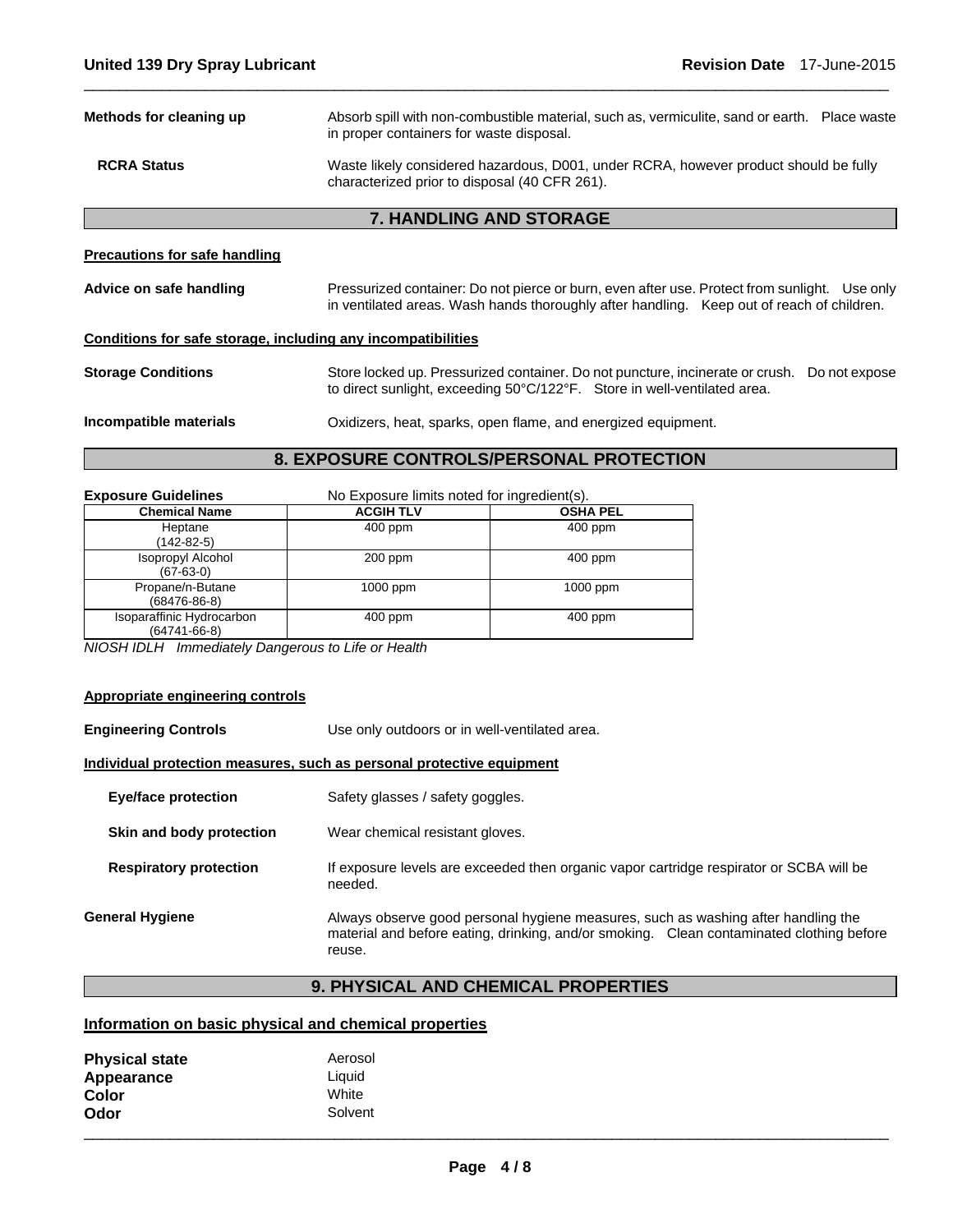| <b>Property</b>                        | Values                       | Remarks | • Method |
|----------------------------------------|------------------------------|---------|----------|
| рH                                     | No Information available.    |         |          |
| <b>Specific Gravity</b>                | 0.725                        |         |          |
| <b>Percent volatile</b>                | 99%                          |         |          |
| <b>Viscosity</b>                       | No Information available.    |         |          |
| Melting point/freezing point           | No Information available.    |         |          |
| <b>Flash point</b>                     | No information available.    |         |          |
| <b>Boiling point and Boiling range</b> | No information available.    |         |          |
| <b>Evaporation rate</b>                | >2.5                         |         |          |
| Flammability (solid, gas)              | Extremely flammable aerosol. |         |          |
| <b>Upper flammability limit:</b>       | No information available.    |         |          |
| Lower flammability limit:              | No information available.    |         |          |
| Vapor pressure                         | 124                          |         |          |
| Vapor density                          | >2                           |         |          |
| <b>Water solubility</b>                | Non-soluble.                 |         |          |
| <b>Partition coefficient</b>           | No information available.    |         |          |
| <b>Auto-ignition temperature</b>       | No information available.    |         |          |
| <b>Decomposition temperature</b>       | No information available.    |         |          |
| VOC (weight %)                         | 72% estimated                |         |          |

# **10. STABILITY AND REACTIVITY**

 $\Box$ 

#### **Reactivity**

No information available.

#### **Chemical stability**

Material is stable at normal conditions.

#### **Possibility of Hazardous Reactions**

None known.

#### **Conditions to avoid**

Avoid temperatures greater than 122°F and sources of ignition.

#### **Hazardous Decomposition Products**

Oxides of Carbon.

#### **Incompatibility**

Oxidizers, heat, sparks, open flame, and energized equipment

# **11. TOXICOLOGICAL INFORMATION**

# **Information on likely routes of exposure**

#### **Product Information**

| <b>Inhalation</b>   | Irritates respiratory tract. Vapor harmful. Acute overexposure can cause serious nervous<br>system depression. Anesthetic.                                                   |
|---------------------|------------------------------------------------------------------------------------------------------------------------------------------------------------------------------|
| Eye contact         | Causes eye irritation. This could result in redness, tearing, blurred vision and pain.                                                                                       |
| <b>Skin Contact</b> | Brief contact is not irritating. May cause dryness, redness, irritation, localized defatting with<br>prolonged or repeated contact. Removes natural oils and fats from skin. |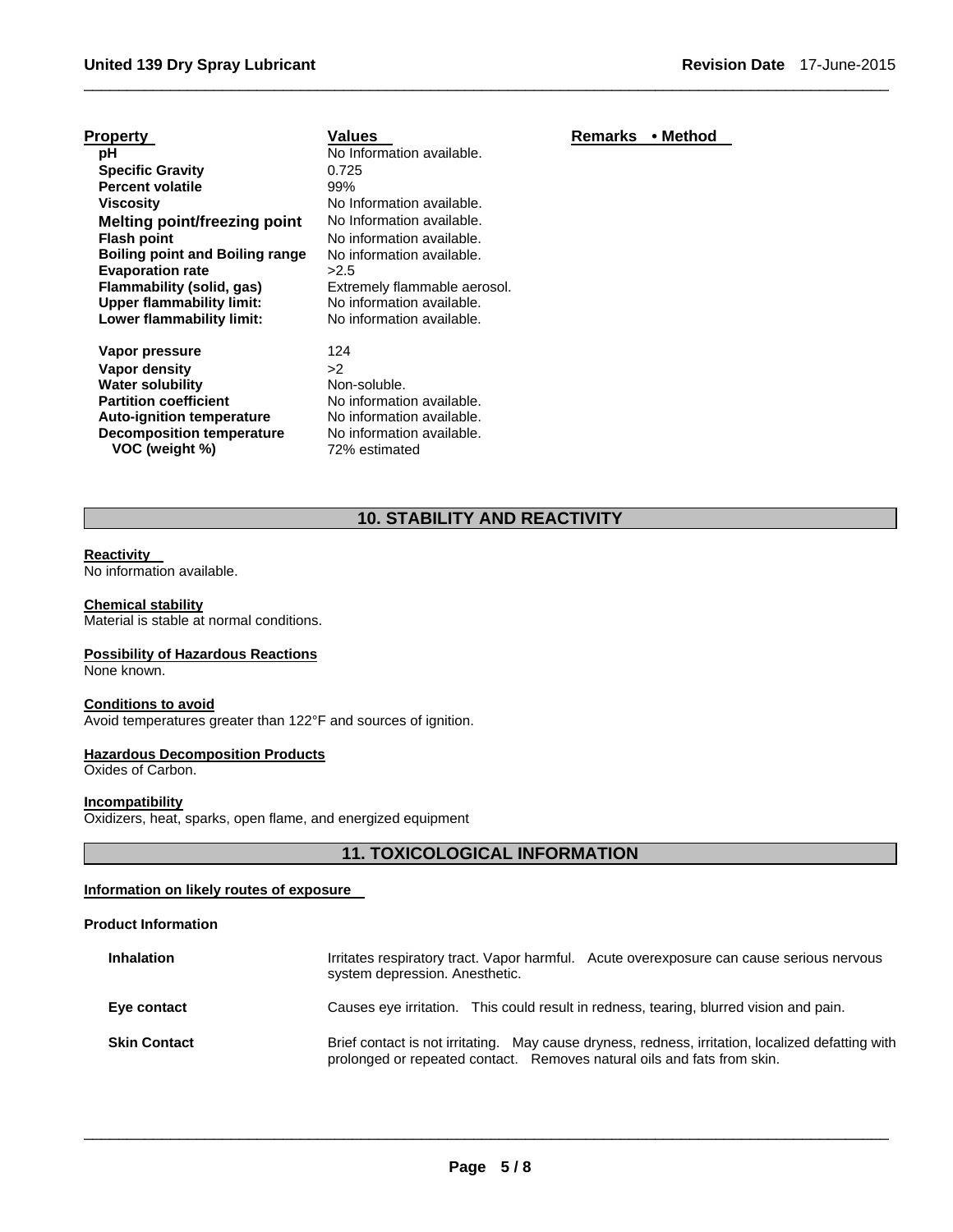#### **Ingestion**

Not an expected route of exposure. May be harmful if swallowed. Nausea, vomiting, headaches, abdominal pain, dizziness, diarrhea, pulmonary edema, unconsciousness or death.

**Symptoms related to the physical, chemical and toxicological characteristics**  Bronchitis, asthma, emphysema and other lung diseases and chronic nose, sinus or throat conditions. Skin irritation may be aggravated in individuals with existing skin disorders.

#### **Information on toxicological effects**

Acute toxicity **Acute toxicity Harmful to eyes, causing redness, tearing and blurred vision. May cause abdominal irritation,** nausea, vomiting and diarrhea, if swallowed. Dermatitis may occur to the skin if long- term irritation. If inhaled may cause irritation, anesthetic, central nervous system depression.

| <b>Chemical Name</b>      | <b>Dermal LD50</b> | Oral LD540   | <b>Inhalation LC50</b> |
|---------------------------|--------------------|--------------|------------------------|
| Heptane                   | >2000 mg/kg        | >15000 mg/kg | 103 g/m $3/4$ hours    |
| (142-82-5)                | (Rabbit)           | (Rat)        | (Rat)                  |
| Isopropyl Alcohol         | 12800 mg/kg        | 5045 mg/kg   | 16,000 ppm / 8 hours   |
| $(67-63-0)$               | (Rabbit)           | (Rat)        | (Rat)                  |
| Propane/n-Butane          |                    |              |                        |
| $(68476-86-8)$            |                    |              |                        |
| Isoparaffinic Hydrocarbon |                    |              |                        |
| $(64747-66-8)$            |                    |              |                        |

 $\Box$ 

| <b>Skin/Eye irritation</b><br><b>Sensitization</b><br><b>Germ cell mutagenicity</b>                   | Causes skin irritation and eye irritation.<br>This product is not expected to cause skin sensitization.<br>No information available to indicate product or any components present at greater than 0.1%<br>are mutagenic or genotoxic.             |
|-------------------------------------------------------------------------------------------------------|---------------------------------------------------------------------------------------------------------------------------------------------------------------------------------------------------------------------------------------------------|
| Carcinogenicity<br><b>Reproductive toxicity</b><br><b>Aspiration hazard</b><br><b>Chronic effects</b> | This product is not considered to be a carcinogen by IARC, ACGIH, NTP or OSHA.<br>No information available.<br>No information available.<br>Repeated or prolonged exposure may be toxic to kidneys, liver, skin, central nervous system<br>(CNS). |

# **12. ECOLOGICAL INFORMATION**

#### **Ecotoxicity**

No information available.

#### **Persistence and degradability**

Component or components of this product are not biodegradable.

#### **Bioaccumulation**

This product is not expected to bioaccumulate.

#### **Soil Mobility**

This product is mobile in soil.

#### **Other adverse effects**

None Known.

# **13. DISPOSAL CONSIDERATIONS**

#### **Waste treatment methods**

**Disposal of wastes Disposal should be in accordance with applicable regional, national and local laws and <b>Disposal** should be in accordance with applicable regional, national and local laws and regulations.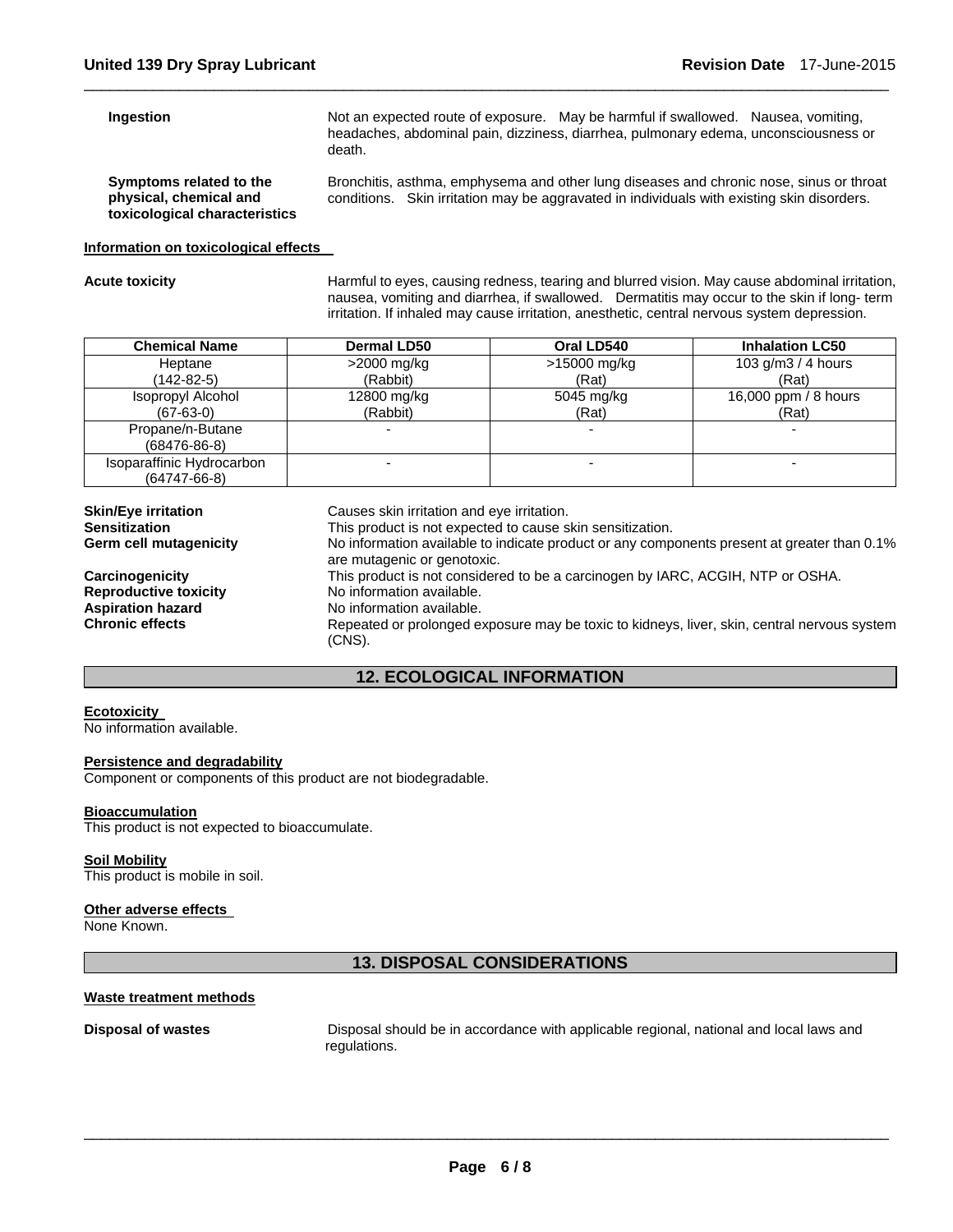| Local disposal regulations             | The waste code should be assigned in discussion between the user, the producer and the<br>waste disposal company.                     |
|----------------------------------------|---------------------------------------------------------------------------------------------------------------------------------------|
| <b>US RCRA Status</b>                  | Waste likely considered hazardous, D001, under RCRA, however product should be fully<br>characterized prior to disposal (40 CFR 261). |
| Waste from residues/unused<br>products | Dispose in accordance with local regulations.                                                                                         |

 $\Box$ 

# **14. TRANSPORT INFORMATION**

This product meets the exception requirements of Section 173.306 as a limited quantity and may be shipped as a limited quantity. Until 12/31/2020, the "Consumer Commodity-ORM-D" marking may still be used in place of the new limited quantity diamond mark for packages of UN 1950 Aerosols. Limited quantities require the limited quantity diamond mark on cartons after 12/31/2020 and may be used now in place of the "Consumer Commodity ORM-D" marking and both may be displayed concurrently.

| UN/ID No.<br>Proper shipping name<br>Transport hazard class(es)                   | UN1950<br>Aerosols, Limited Quantity<br>21  |
|-----------------------------------------------------------------------------------|---------------------------------------------|
| IATA<br>UN/ID No.<br>UN proper shipping name<br><b>Transport hazard class(es)</b> | UN1950<br>Aerosols, Limited Quantity<br>2.1 |
| <b>IMDG</b><br>UN/ID No.<br>Proper shipping name<br><b>Transport hazard class</b> | UN1950<br>Aerosols, Limited Quantity<br>2.1 |
| <b>Environmental Class</b><br><b>Marine Pollutant</b>                             | No.                                         |

# **15. REGULATORY INFORMATION**

### **International Inventories**

Yes\*

### **Legend:**

**TSCA** - United States Toxic Substances Control Act Section 8(b) Inventory-Yes\*

\*A Yes indicates that all components of this product comply with the inventory requirements administered by the governing county(s). A No indicates that one or more components of the product are no listed or exempt from listing on the inventory administered by the governing country(s).

# **US Federal Regulations**

| Superfund Amendments and Reauthorization Act of 1986 |     |
|------------------------------------------------------|-----|
| Acute health hazard                                  | Yes |
| Delayed hazard                                       | Yes |
| <b>Fire hazard</b>                                   | Yes |
| Sudden release of pressure hazard                    | No. |
| <b>Reactive Hazard</b>                               | Nο  |